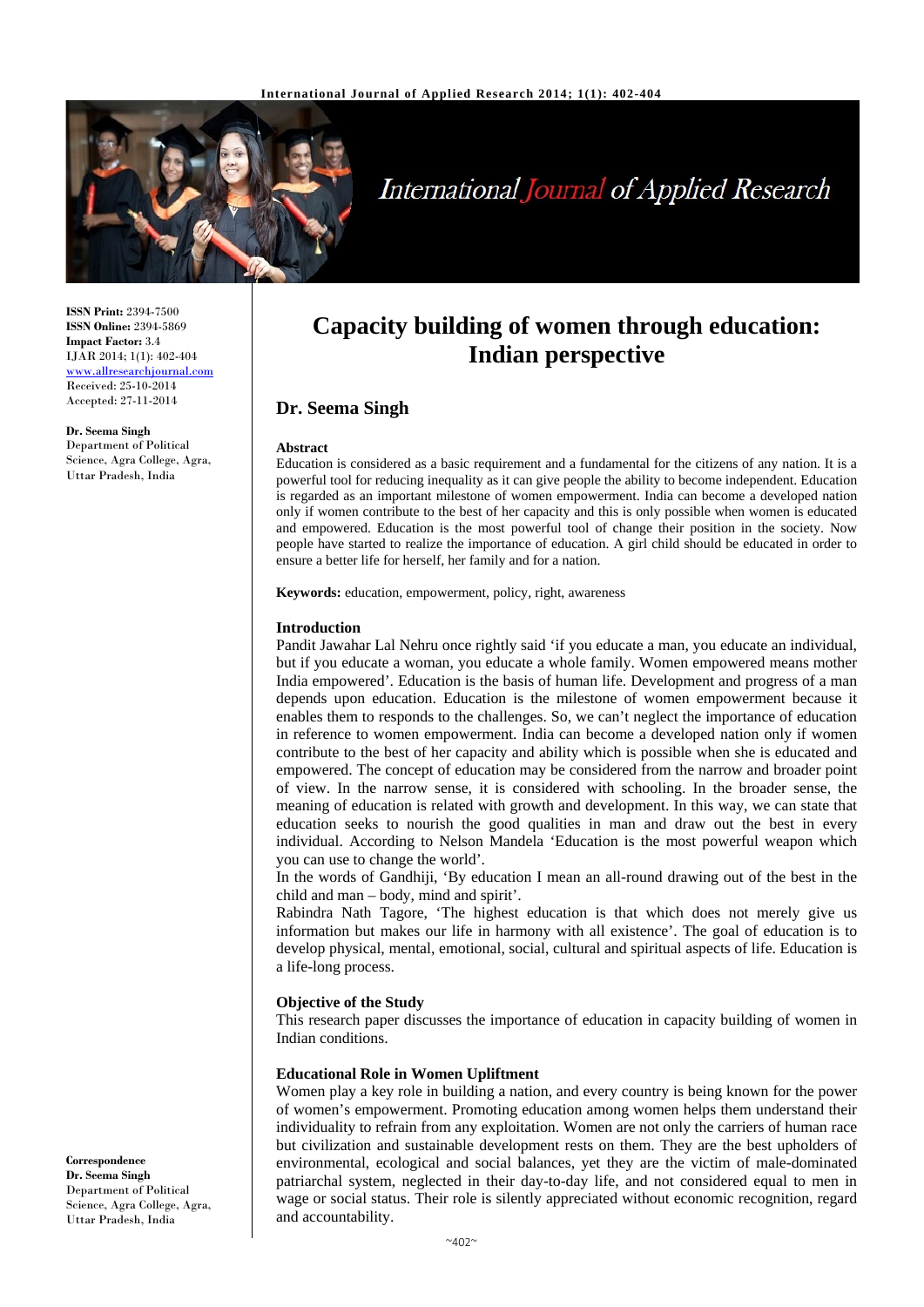In order to challenge their subordination, women must first identify the ideology that legitimizes male domination and understand how it perpetuates their oppression. This recognition requires reversal of the values and attitudes, indeed the entire worldview, that most women have internalized since earliest childhood. Women have been led to participate in their own oppression through a complex web of religious sanctions, social and cultural taboos and superstitions, hierarchies among women in the family, behavioural training, seclusion, veiling, curtailment of physical mobility, discrimination in food and other family resources, and control of their sexuality (including concepts like the good and bad women). Most poor women have never been allowed to think for themselves or to make their own choices except in unusual circumstances, where a male decision maker has been absent or has abdicated his role. Because questioning is not allowed, the majority of women grow up believing that this is the just and natural order.

In order to describe the status of women, the word 'empowerment' came during the 1980's and became popular in the field of development, especially in reference to women. In grassroots programs and policy debates alike empowerment has virtually replace terms such as welfare, upliftment, community participation, and poverty alleviation to describe the goal of development and intervention. Inspite of the prevalence of the term, however many people are confused as to what the empowerment of women implies in social, economic and political terms.

The concept of empowerment of women as a goal of development projects and programmes has been gaining wide acceptance, especially since the last two decades. A salient feature of the term empowerment is that it contains within the word 'POWER'. Empowerment is a process through which change in power in favour of women balance can be achieved. In every society, there are powerful and powerless individuals and groups. This power equation operates in all fields of life as economic, social, political, religious, education, etc.

Empowerment, according to P.K.B. Nayar is an aid to help woman to achieve equality with men or atleast to reduce gender gap considerably. Power, the basic ingredient in the concept of empowerment may be defined as the capacity of a person or a group of persons to influence the behaviour of others even against their will. Education is a powerful instrument since education enables women to gain more knowledge about the 'word outside, skills, self-image and self-confidence. This paves way for the effective political participation,

The most conspicuous feature of the term empowerment it is that it contains the word power, which, to sidestep philosophical debate, may be broadly defined as control over material aspects, intellectual resources, and ideology. The material assets over which control can be exercised be physical, human or financial such as land, water, forests, people's bodies and labour, money and assess to money. Intellectual resources include knowledge, information and ideas. Control over ideology signifies the ability to generate, propagate, sustain, and institutionalize specific set of beliefs, values, attitudes and behaviour - virtually determining how people perceive and function within given socio-economic and political environments.

Education, which is the most dynamic factor of development, it is the only tool for realizing empowerment. It brings about conscientization, which helps women to

perceive, interpret, criticize and finally transform their environment. Literacy and education is the gateway to information, opportunity and empowerment. Keeping people ignorant and unaware is to keep them disempowered and woman in India have, for long, been kept disempowered.

India is the world's largest democracy so how women education affect India's development. If girls are not educated, family suffer too. Educated mothers use their knowledge to improve the mental health of their children and other family members. Child mortality rate is much higher where mothers lack education.

Today what we know about women's education is entirely different from the early stages. During the Vedic period, women enjoyed equality in all spheres of life. They were advised to study distinctive texts. After this period, women's education declined severely. Their role confined to their respective houses snatched the significance of women's education in India. During British period, various socioreligious movements led by eminent persons like Raja Ram Mohan Roy, Ishwar Chand Vidya Sagar emphasized on women's education in India.

The emancipators of the  $19<sup>th</sup>$  century wanted education to be given to women more on humanitarian grounds and to strengthen them in the performance of their traditional roles in families. Though change in this view came about during the post-independence period, ambivalence about the purpose of women's education persisted at least in traces amongst individuals and even among official agencies. An understanding of this ambivalence is reflected in the context of proper academic planning, allocation of resources and analysis of quantitative indices of educational development like enrolment, institutional infrastructure, literacy rates, etc. India holds a strong determination in educating all children, especially the girl child by declaring education as a fundamental right. India ensures constitutional provisions for providing free and compulsory education to all the children between 06-14 years of age.

The Government of India has initiated various programmes and policies to ensure that a girl does not miss out any opportunity of getting education. After independence, the government had set-up a national committee on women's education in 1958 and it recommended for female education. In 1964 the education commission was setup. The government came up with New Education Policy in the year 1968, which focused on the overall education at both rural and urban areas.

#### **National Policy for Empowerment of Women**

The National Policy for Empowerment of Women, 2001 was enshrined with the goal 'to bring about the advancement, development and empowerment of women. The policy was widely disseminated with the following objectives:

- Creating an environment through positive economic and social policies for full development of women to enable them to realize their full potential;
- The de-jure and de-facto enjoyment of all human rights and fundamental freedom by women on equal basis with men in all spheres – political, economic, cultural and civil;
- Equal access and participation in decision making in social, political and economic life of the Nation;